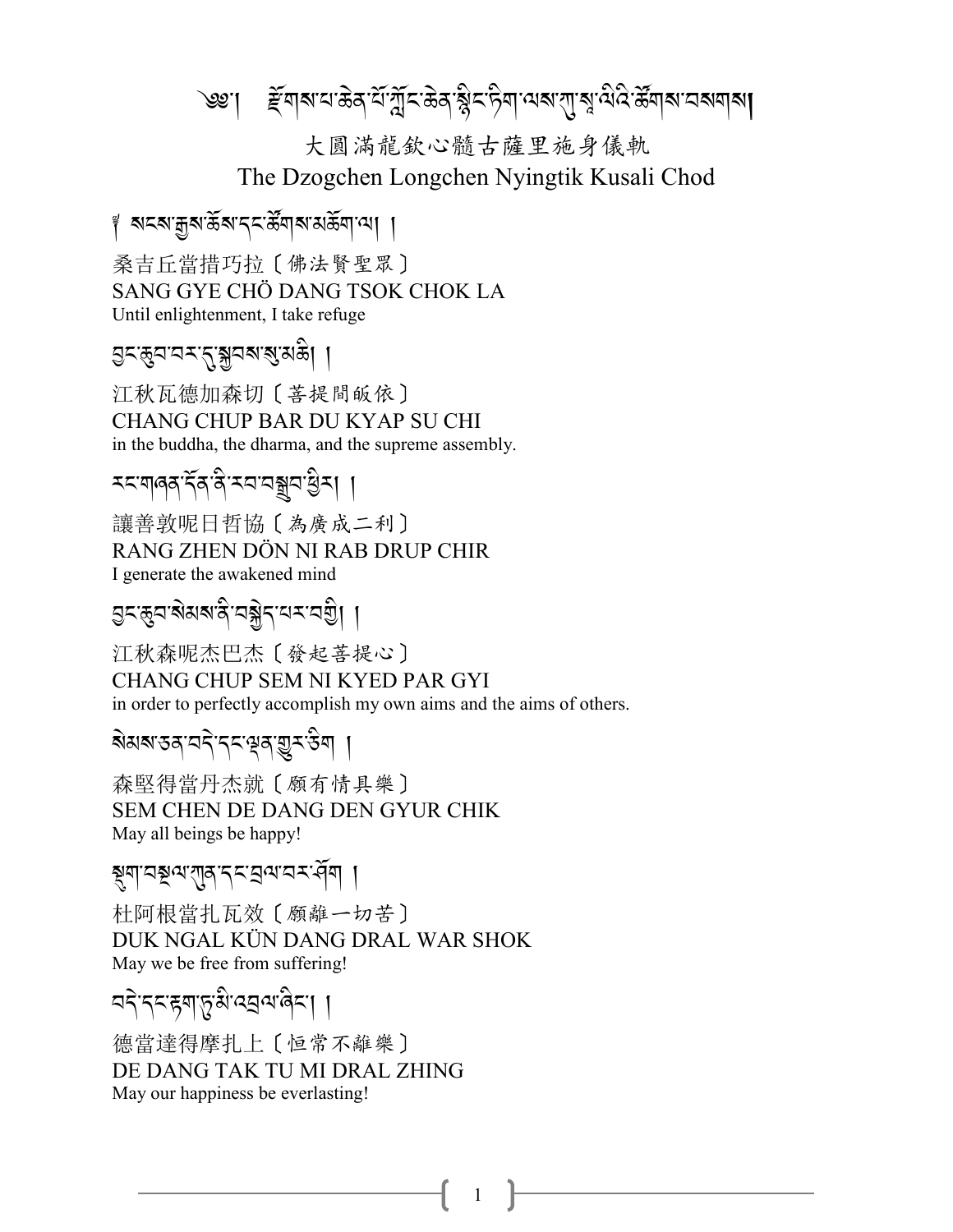# ക<del>്</del>ಷিংশাৰ্ষ অপ্তমান্ত্ৰী উপৰাজ্যৰ কৰি কৰি কৰি বি

丘根年涅朵巴效〔證諸法平等〕 CHÖ KÜN NYAM NYID TOK PAR SHOK May we realize the equal nature of all phenomena!

দ্ৰনঃ এৰামাণ্ডৰাৰেইন্বিমানৰাত্মবৰ্ত্তমাঃ

啪的, 離吉怎沃威拉德炯 (斷身愛執降天魔) PET, LÜ CHE DZIN BOR WAI LHA DÜD CHOM The godly demon is conquered by forsaking grasping to this beloved body.

森倉比果内央拉屯〔心出梵頂入虚空〕 SEM TSANG PE GO NE YING LA TÖN My mind emerges from my brahma-aperture into space.

*෬*ৡ৸৴৶য়ঢ়ঢ়ঢ়৸ড়৸ড়৻ড়৻ড়৻ড়৸ৼ

且達格德炯杵瑪杰〔變忿怒母降死魔〕 CHI DAK GI DÜD CHOM TRÖ MAR GYUR The demon of the lord of death is conquered: [my consciousness] becomes Tröma.

য়ড়য়ৼড়ৢঽৼ৻ৼ৸ৼ৸ৼ৻৸ৼ৻৸৸৸ৼ৻৸ৼ৸ৼ৸ৼ৻

葉紐蒙德炯志哥給〔右彎刀摧煩惱魔〕

YE NYÖN MONG DÜD CHOM DRI GUK GI

The demon of the afflictions is conquered by the curved blade in her right hand.

য়৾৾য়৶৶য়ৼ৻ৼৣ৻ৼৢ৻৴৸৴৸৻৸য়৸য়৸৽

熱彭布德炯托巴扎〔切取頭蓋降蘊魔〕 ZUK PUNG PÖ DÜD CHOM TÖD PA DREK The demon of the aggregates of form [and so forth] is conquered: my skull is cut.

<u> মার্</u>মূখেৰ্স*ইন*্র্ন্তুন্ম ইছুর্ত্রমাৰঃ

雲利協策吉班達托〔左手作業持班達〕 YÖN LE CHED TSUL GYI BHENDHA TOK She holds the skull cup in her left hand in the manner of [enlightened] activity.

 $\overline{2}$ 

## ৠয়৶য়<u>ৡ</u>৻ৼৣ৻ৼৣ৻ৼ৻ৼ৻ৼ৻ৼ৻৸৶য়

格森杰摩咕杰波沙〔置於三身人頭灶〕 KU SUM GYI MI GÖ GYED PUR ZHAK [My skull is] placed on a tripod hearth of human heads, the three kayas.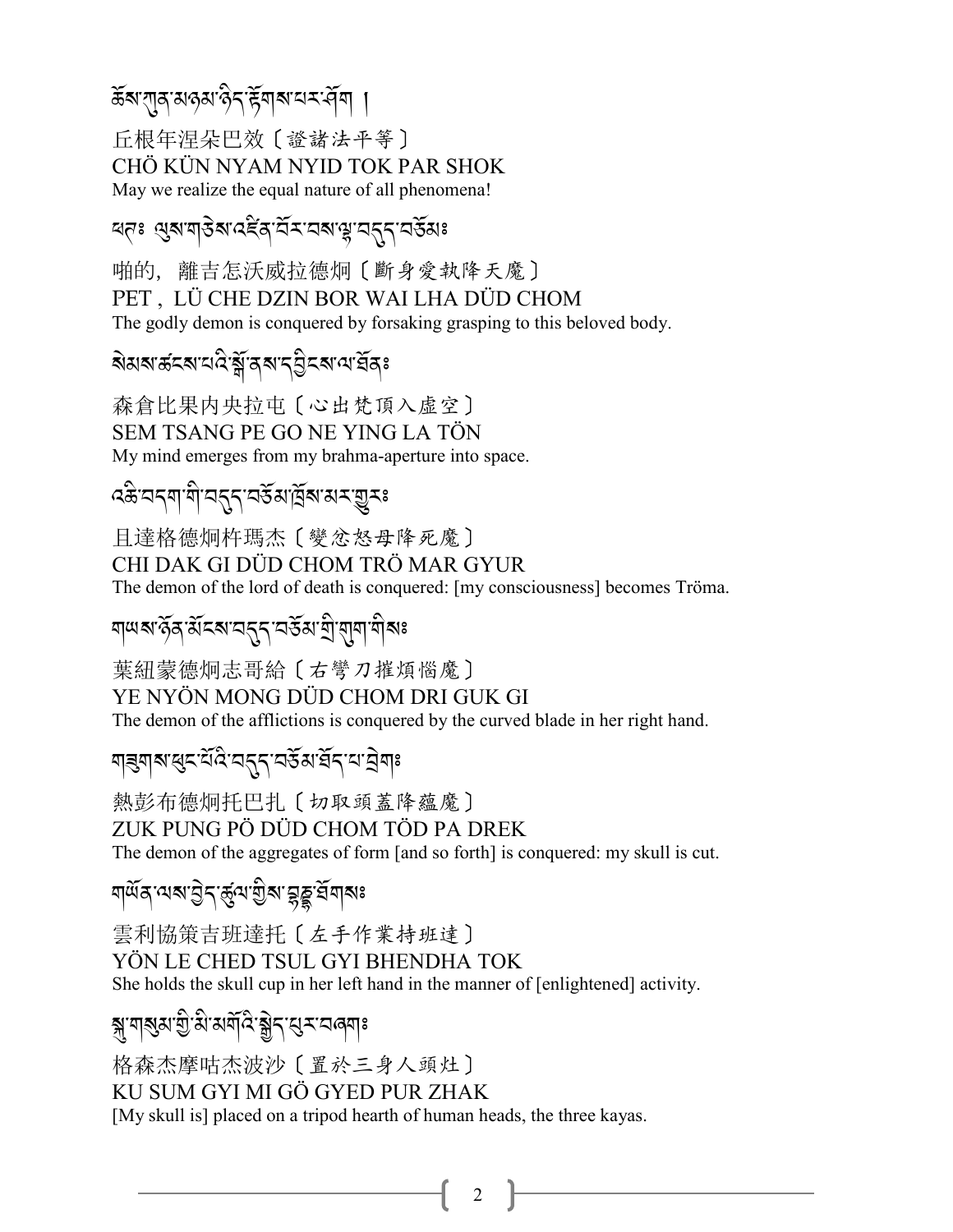## **द**दभूँदभाञ्जुरामादयदेखरार्ददेः

囊東森剛為萬若得〔内屍身滿三千界〕 NANG TONG SUM GANG WAI BAM RO DE Within is my corpse, large enough to fill the billion-fold universe.

# <u> ตรูสรรสรัติตาติจาสธรร</u>ิมาสุร

阿通當杭耶給德則是〔以短阿〔 〕杭〔 〕融甘露〕 A TUNG DANG HAM YIK GI DÜD TSIR ZHU The letters, short AH and HAM, melt it into nectar

# *෬*ঀৣয়৶য়ঢ়ৣ৾*৾*৶ৼ৸ৼ৸ৼয়ৼ৶ড়৸ৼ৸ৼ

哲森杰尼貝央貝杰 [三字咒力淨增變] DRU SUM GYLNÜ PE JANG PEL GYUR and it is purified, increased and transformed by the power of the three syllables:

## ড়৻৻য়৾ৼ

嗡啊吽 [隨力念誦] OM AH HUNG Recite as much as possible

## ন্দেঃ অমর্মর্জন জ্ঞানগ্রন্থ গ্রিশবা নেমা নারী কা

雅巧耶准杰特丹剛〔上供貴客令滿願〕 啪的 PET, YAR CHÖD YUL DRÖN GYI TUK DAM KANG Above, the guests who receive the offerings are fulfilled.

### *উ*নাৰ দুৰাৰ বৰ সম্প্ৰায়ৰ বৰ্তৰ মূল মূল

措作内巧屯吳朱脱〔資圓滿獲二悉地〕 TSOK DZOK NE CHOK TÜN NGÖ DRUP TOB Having perfected the two accumulations, I obtain the common and supreme spiritual attainments.

 $3<sup>7</sup>$ 

য়ৼ৻ঀ৾য়ৼ৻য়ড়৻য়য়৾৶ৼ৸ড়৸৸ঀ৻ড়৸৶য়৾

瑪括沃准尼藍恰向 [下施凡客怨債清] MAR KHOR WAI DRÖN NYE LEN CHAK CHANG The samsaric guests below are pleased and my karmic debts are discharged;

## । उत्तर दार्यार्वे तुः चेत्रयोगवा से वावा क्षेत्राः

且巴德諾協嘎熱層〔尤作害魔得滿足〕 KHYED PAR DU NÖD CHED GEK RIK TSIM in particular, harmdoers and all varieties of obstructors are satisfied.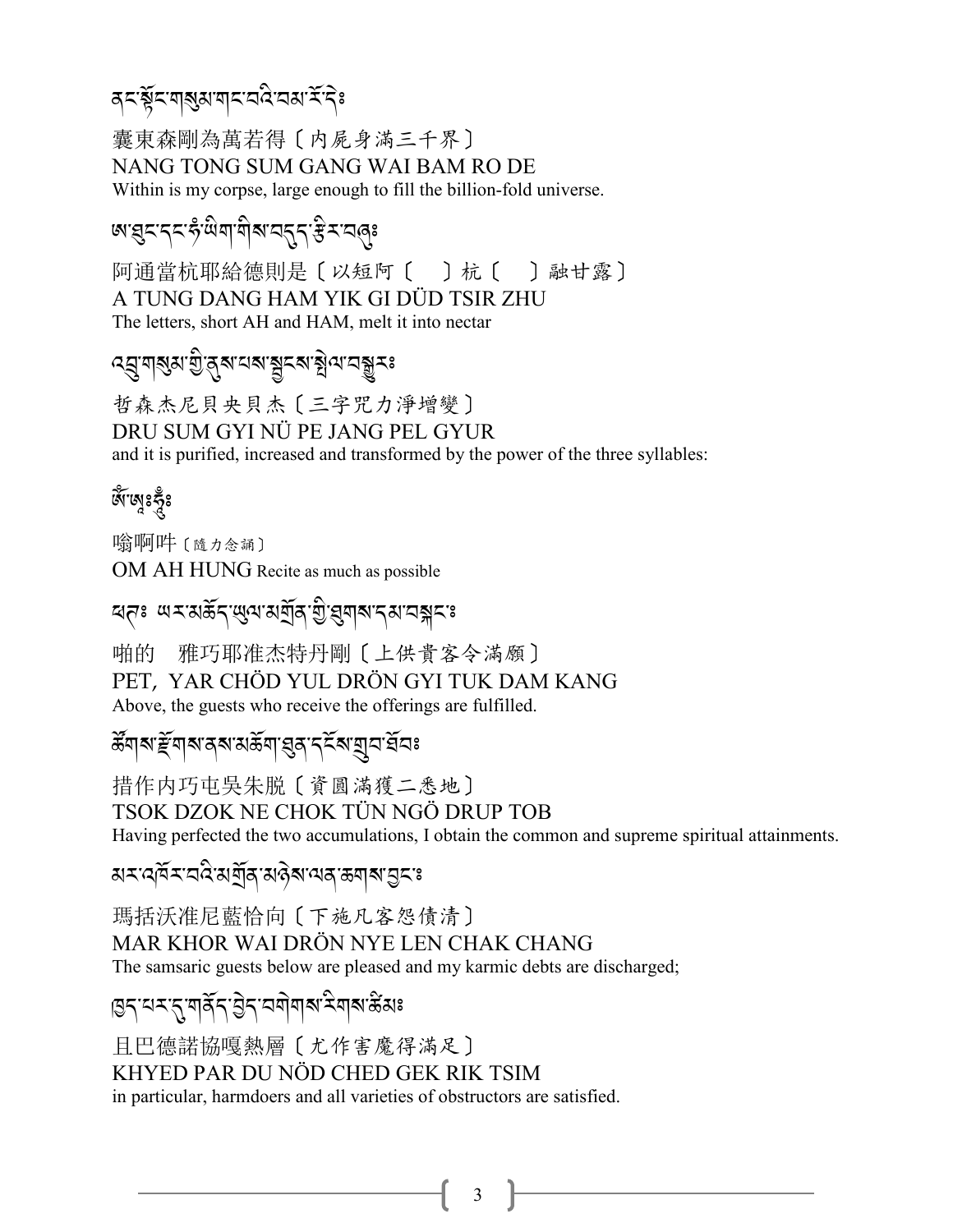# <u> </u>द्भागद्गी द्राप्त्रा प्रदान पर दुर्ग द्राप्तु दि

納敦當瓦恰央色是〔病魔障礙消法界〕 NED DÖN DANG BAR CHED YING SU ZHI Illnesses, evil spirits, and all obstacles subside into space.

### ক্ট্রন্দ্রন্দ্রন্দ্রন্দ্রন্দ্রন্দ্রন্দ্রণ

金安當達怎德德拉〔惡緣我執摧如塵〕 KYEN NGEN DANG DAK DZIN DUL DU LAK Adversity and self-grasping are crushed into dust.

য়য়ৼয়ড়ৄ৾৴৾ঀৼ৸ড়ড়ৼ৸ড়৸৸ড়৸

塔巧夏當巧耶瑪利根〔後諸供品與供境〕 TAR CHỐD CHA CHỐD YUL MA LŨ KỮN In conclusion, the nature of all of the offerings and recipients without exception

### <u>ঘণ্ড্ৰাৰ আৰু বুৰুত্ত্ব বি</u>

希作巴欽波瑪久阿〔大圓滿無改性中阿〕 SHI DZOK PA CHEN POR MA CHÖ A is [placed] without contrivance in the great perfection: AH.

#### ব'ৰ্মা ঘৰ'নন মান্নমৰ বাৰ অৱস্থা

納摩潘得瑪南根拉歐〔南無 利樂迴向諸有情〕 NAMO PEN DE MA NAM KÜN LA NGO Homage! I dedicate this merit to the benefit and happiness of all mothers (sentient beings.)

4

<u>बत् चदेबात्रयात्रावदावादाचन संवा</u>ः

潘得南卡剛瓦效〔願諸利樂遍虛空〕 PEN DE NAM KHA GANG WAR SHOK May all of space be filled with benefit and happiness!

#### য়ৄয়ঢ়ঽয়৻৸ৼ৻৻৸৻৸৻৸ৼ৻

德阿瑪利達拉門〔苦患無餘我代受〕 DUK NGAL MA LÜ DAK LA MIN May every suffering ripen upon me.

### য়৸৸য়ৄ৻৸য়ৣ৾৾ৢয়৾৾য়৽ৼৢৠ৸৻৸৴৻৸ৄৣ৾য়৻

德阿杰加措根巴效〔願令苦海悉乾涸〕 DUK NGAL GYI GYA TSO KEM PAR SHOK May the ocean of suffering dry up!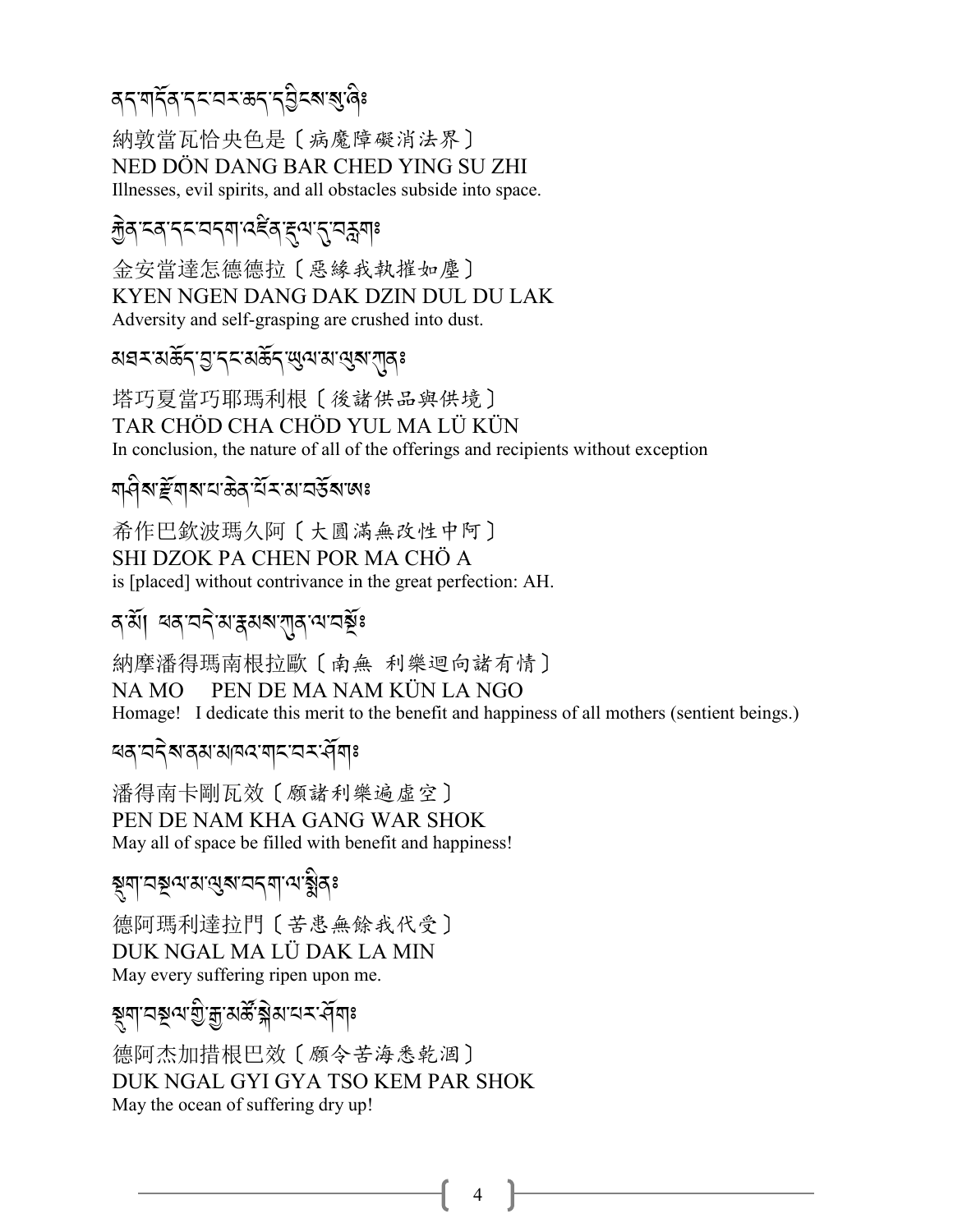#### ব<sup>্</sup>য়। ক্লথপ্লখৱপ্ৰয় <u>বিভি</u>ন্ন প্ৰয় বিভি

納魔 丘南塔嘉杰利兄〔南無諸法從缘起〕 CHÖ NAM TAM CHED GYU LE CHUNG NAMO -Homage! Each and every phenomenon arises from a cause.

## <u>दे कु</u>न्दे वर्लेक या जेबाब वर्ष बाबुदबा।

得杰得伸沙比松〔如來說是因〕 DE GYU DE ZHIN SHEK PE SUNG This cause is taught by the Thus-Gone.

## , कु'ঝ'ঝ্লীমা'ঝ'মাম'ঋক'ঝা।

杰拉果巴剛因巴〔彼法因缘盡〕 **GYU LA GOG PA GANG YIN PA** What is the cessation of suffering?

# 

給永欽布德嘎松〔是大沙門說〕 GE JONG CHEN PÖ DI KED SUNG The Great Practitioner of Virtue explained this.

# 

德巴吉央魔夏讓〔諸惡莫作〕 DIK PA CHI YANG MI CHA ZHING Refrain from every negativity,

## *ॸ्*ॺॊॱय़ख़ॖॺॱॶॴख़ॕ॔ॺऻॺॱय़ॸॱॺॗॸऻॖऻ

給瓦彭森措巴夏 [眾善奉行] GE WA PÜN SUM TSOK PAR CHED engage in an abundance of virtue, and

#### *মন'নী'ৰামৰানী'ৰ্আৰৰা প্ৰাৰম্বন্য*

讓格森呢永色德〔自淨其意〕 RANG GI SEM NI YONG SU DUL completely tame one's own mind.

#### ददे दे बदब कुब पञ्जूद प खेता।

德呢桑吉丹巴因〔是諸佛教〕 DI NI SANG GYE TEN PA YIN This is the buddha's teaching.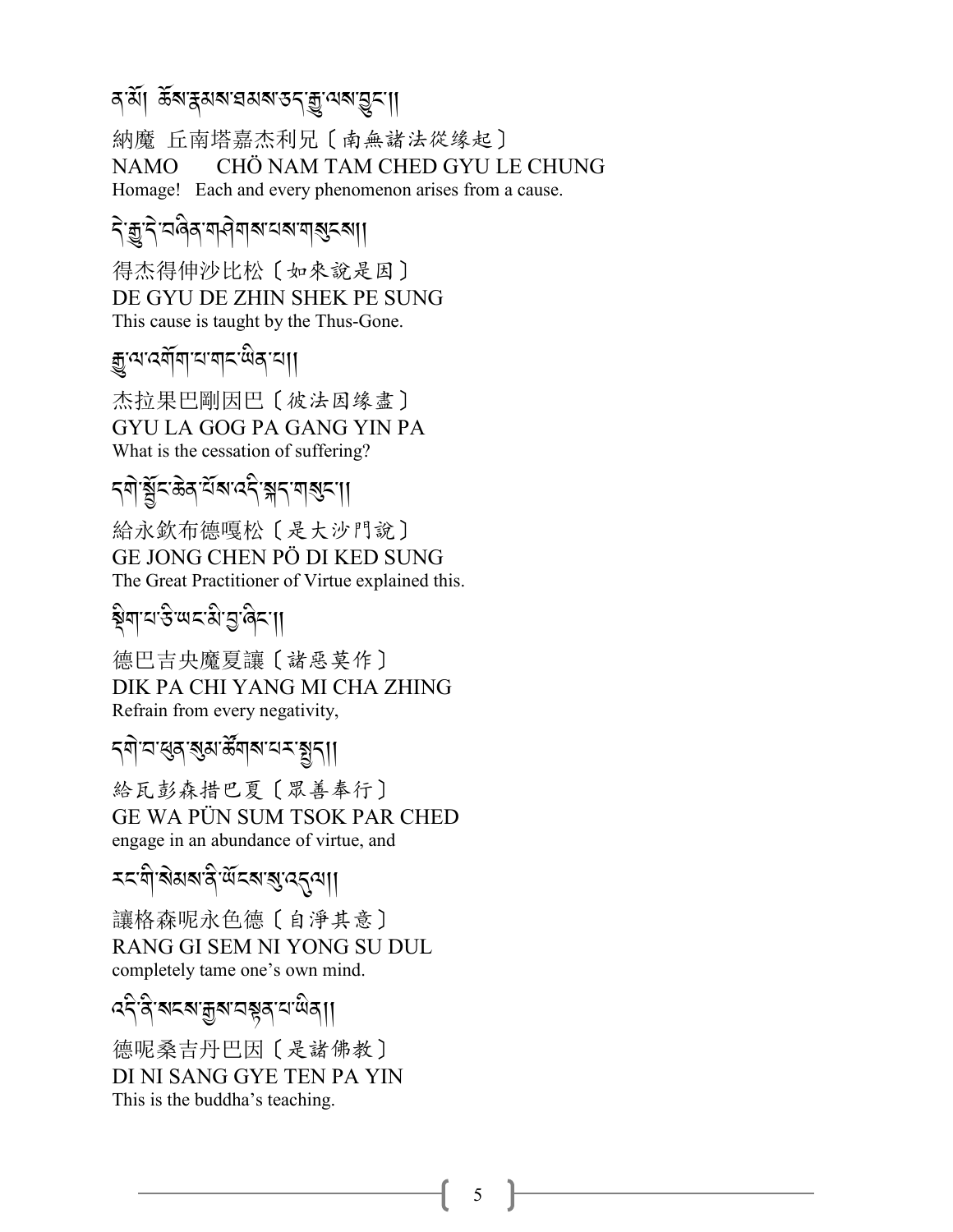# 

丹巴丹比丘拉因讓德内巴杰吉〔祈願聖教正法常住世〕 TEN PA DAM PE CHÖ LA YÜN RING DU NE PAR GYUR CHIK May [all beings] abide by these teachings, the sacred dharma, forever!

#### 

迴向文: Dedication of Merit

所囊得以它見色巴泥〔此福已得一切智〕 SOD NAM DI YI THAM CHED ZIG PA NYID By this merit, through the nature of complete omniscience,

ইনজৰাওৰান্ত্ৰ পৰাস্থিত প্ৰয়াৰ্ট্ৰ স্কুৰা

脱涅泥比扎囊旁切將〔摧伏一切過患敵〕 THOB NEI NYE PAY DRA NAM PHAM CHEI SHING and the total defeat of all negative forces,

# <u>ङ्ग्रेजात्रुद्धदे सञ्ज</u>ादादविषाबादाखे। ।

接噶拿起巴龍出巴以〔生老病死猶波濤〕 KYE GA NA CHI BA LAB THRUG PA YI from the turbulent waves of birth, old age, sickness, death,

ह्येदप्वदेशर्क्षे पबाद्युजिङ्गे बाजर स्वा। ।

色比錯里捉瓦着瓦修〔願度有海諸有情〕 SID PAY TSO LEI DRO WA DROL WAR SHOG (from) this ocean of existence, may all beings be set free!

#### *෬*౾য়ৼৼ৸ড়ৼৼড়ৼৢৼ৻য়ড়য়ৼ৻ৼঀৼ৻৸

江巴巴我記達親巴當 〔文殊師利勇猛智〕 JAM PAL PA WO JI TAR KEN PA DANG Just as the omniscient, heroic Manjushri and

## *र*ग़॒ॸॱॸॗॱय़ॾॸॱय़ऀॱॸऀॱॺॸॱॸऀॱॸऻऀढ़ॱॸॆॖ

根得桑波得央得其德 〔普賢慧行亦復然〕 KUN TU ZANG PO DAY YANG DAY SHIN TAY Kuntuzanpo have done,